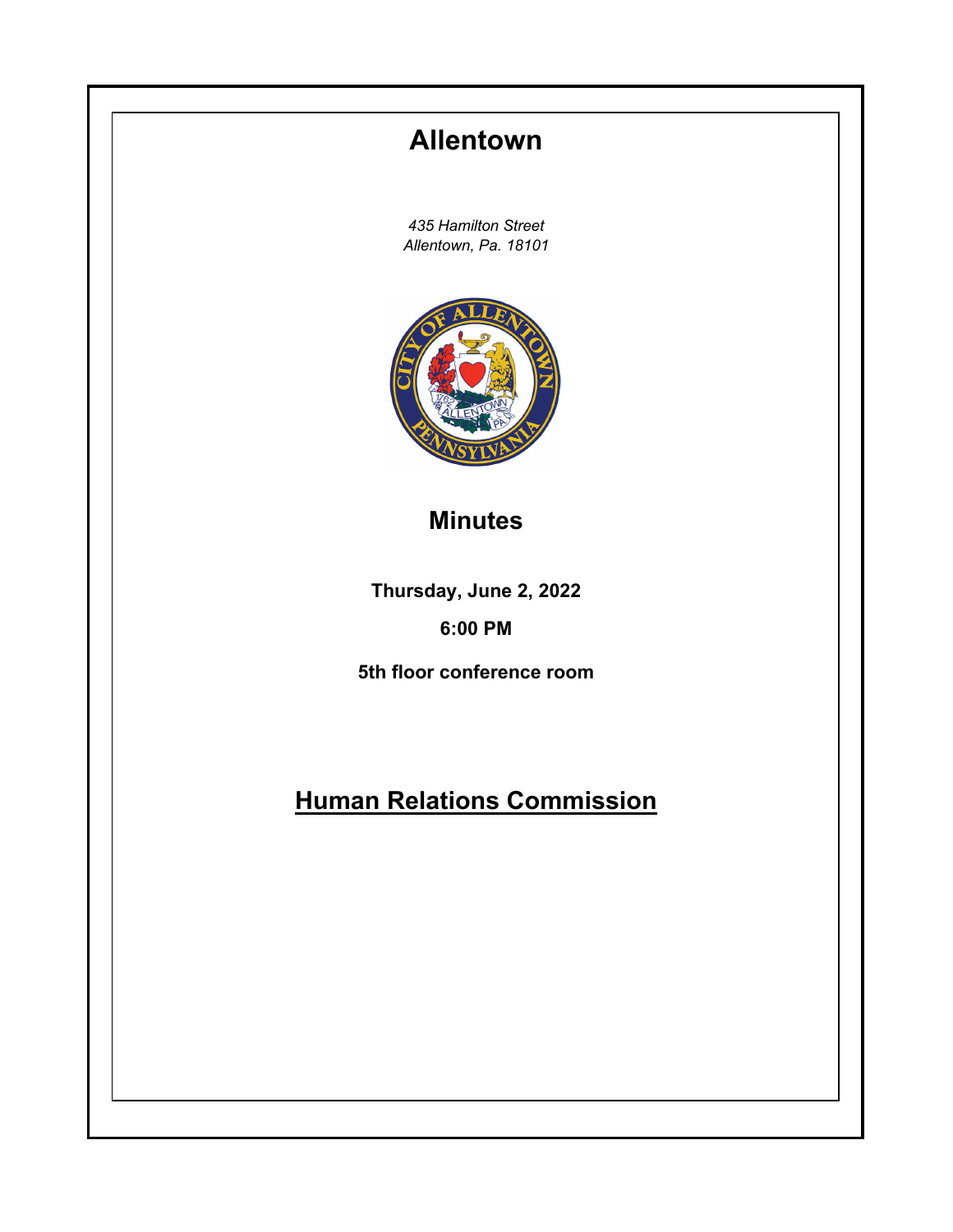#### Roll Call

Present: Connie Santos, Hamp Smith, Latarsha Brown, Janet Morillo, Jean Raymond Hoffman, Ciera Villalobos, Tatiana Tooley, Louis Holzman, William Seng, Lindsay Ghattas, Nasheera Brown

Excused: Shane Gill, Sukwon Lee

Absent (not excused): Daniel Oden, Shane Reznick, Christopher Lebron, Breonna Allah

Remarks from Chair: Question-are the unexcused, students? Tatiana informed that yes, they are and their terms end at end of this month. Will we recruit and does Outreach get involved? Nasheera offered to mention it as an upcoming student recognition night on June 9th. Recruitment to begin when school reopens in September. Agreement that Absentees must be tracked and calls and letters to be sent to frequent absentees. There are still 4 applications for new commissioners on the Mayor's desk. They will be forwarded to the Mayor's assistant to see if she is able to push them through. Lastly Jean expressed concern over a perceived "tension" in the room surrounding the executive meeting that occurred on May 19th. Several people were confused as to the agenda and the reasoning for the meeting. It was suggested after much discussion that the issue be tabled until both Sukwon and Shane were present.

Approval of Minutes: Hamp Smith and seconded by Louis Holzman

#### INFORMATION UPDATES

Banquet Committee: The committee has not met and will discuss the best time and date to meet. The Banquet is still on.

Investigation Committee: Connie reports her current case is in progress and the plaintiff was emailed with additional questions.

HRC Investigator: We have one proposal from the three lawyers that were interviewed. We would like to have three proposals in hand before voting. She will send out an email to the commissioners to solicit more candidates for this position. She also introduced a new case to be assigned. Latarsha motioned and Louis seconded to have case assigned to Connie Santos for review. It was decided to add to the agenda for July, new investigators.

Outreach: Will remarked at how well the Landlord/tenant seminar went over and Tatiana informed that as a result of this seminar, North Penn Legal will be teaming with Magistrate, Linda Vega to resolve Landlord/tenant issues in her court district. We have several events on schedule. The first of these is, Juneteenth '22 Family Day to be held at Cedar Beach and Union terrace. We will be tabling. Set up is at 9 am. The event runs from 12-5 pm and volunteers are needed. Hamp agreed to help set up and a sign-up will be going out to fill the openings. Several additional events are on the schedule: July 31st is the PR Festival, National Night Out on August 2nd, Pride Fest on August 21st, and Dominican Fest August 28th. We were also reminded that we will be hosting the DEI training open to the public on June 29th.

HRC Officer: Tatiana presented to the commission, as a reminder, that her and her staff's presence in this commission is to help and guide, not to do everything. She is passionate about her job and this commission and therefore consistently goes beyond the scope of duties i.e.: setting up the banquet last year and coordinating all of the outreach activities. Since this issue ties in with the executive meeting held on May 19th, this too will be tabled for further discussion when Shane is present.

New Business: Will e-mailed us a calendar invite of all of our upcoming outreach events.